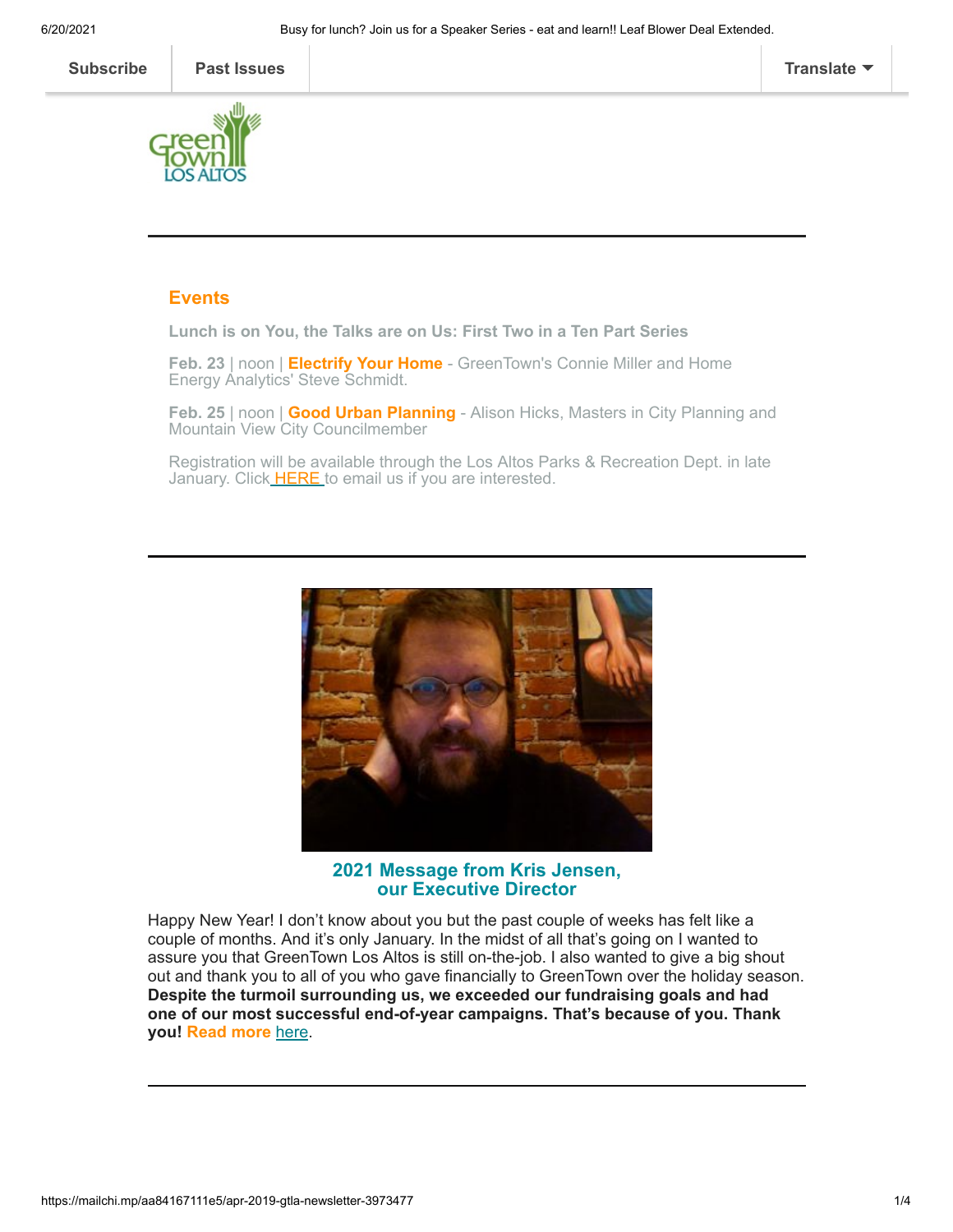**[Subscribe](http://eepurl.com/cm9q9b) [Past Issues](https://us5.campaign-archive.com/home/?u=ed40313cb8798acef49a6faa8&id=bcf3e43825) [Translate](javascript:;)**



**Electric Leaf Blower Promotion You'll Want One. For Real.**

Special electric leaf blower promotion extended at Los Altos Hardware to the end of January. Say good-bye to polluting and illiegal gas blowers. **Find more information and download your coupon** [here](https://www.greentownlosaltos.org/post/buy-any-electric-leaf-blower-receive-25-off-garden-supplies-products-with-your-purchase). Not convinced? [See our graphic](https://mcusercontent.com/ed40313cb8798acef49a6faa8/files/1be0afc4-b171-4dd4-9d50-8c13f1e9df50/GasBlower_vs_Car_2_2.02.pdf) comparing the pollution of gas leaf blowers and gas cars. It's scary!



## **Hungry? For Lunch and Learning? Lunch with GreenTown.**

GreenTown is holding a series of talks with environmental experts as guests who will enlighten and educate us on a range of topics. This series, called "**Lunch With GreenTown**", will be held Tuesdays/Thursdays at noon starting Feb. 23 for five weeks.

This Zoom-based program will be sponsored by the Los Altos Parks & Recreation Dept. and is FREE. Environmental enthusiast Gary Hedden will be hosting the events along with one or more guest speaker to round out the meetings. **For a list of speakers, dates and topics, read more** [here.](https://www.greentownlosaltos.org/post/lunch-with-greentown-a-speaker-series-at-lunch)

# **Got Sustainability? Check out the E2: Created by Students!**

Written by the students: The E2 (Environmental Education Program) aims to educate participants about the climate crisis, their carbon footprint, and how they can be more sustainable in their everyday lives. Throughout the course of our free one-month program, participants will have the opportunity to engage in fun projects, learn more through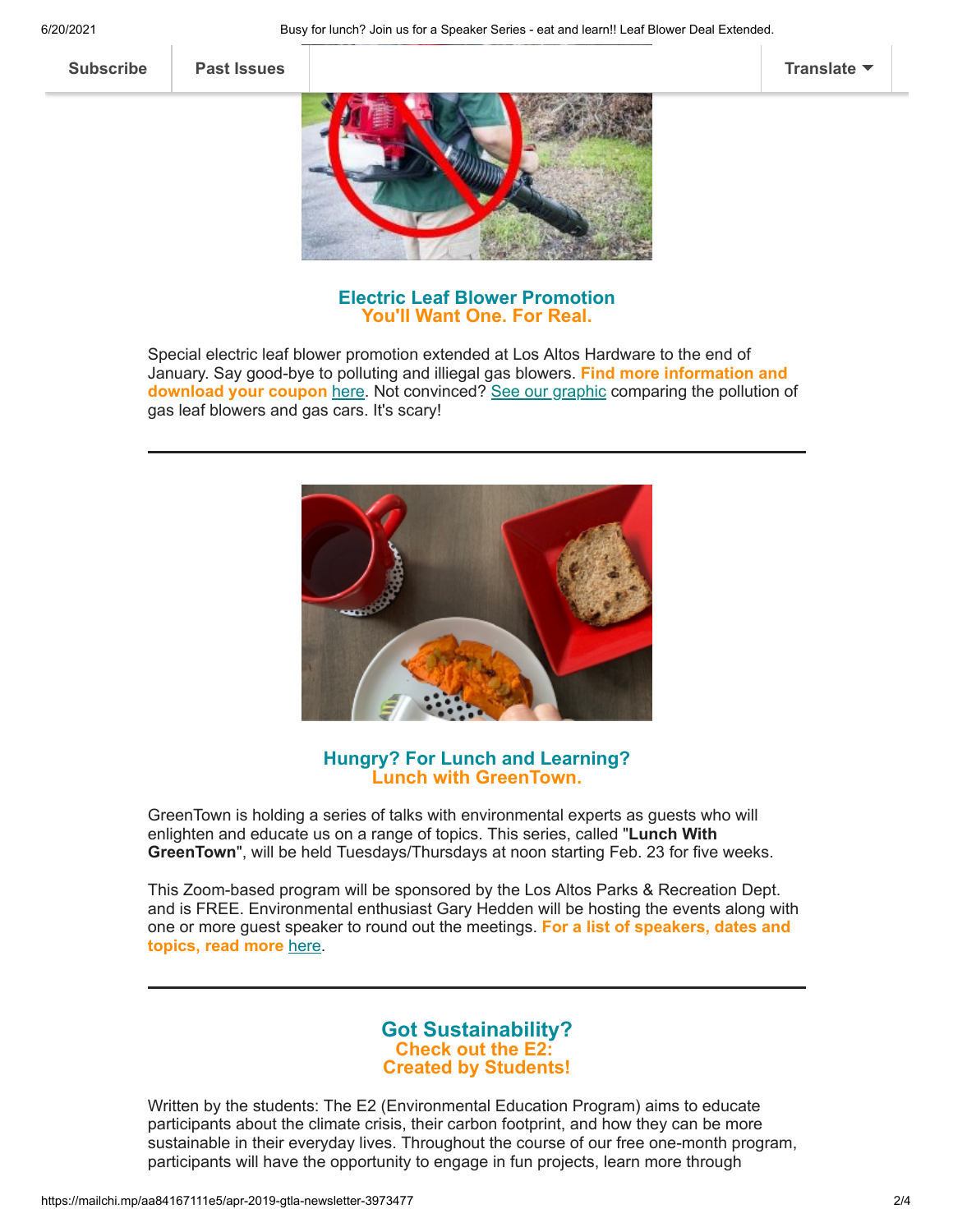6/20/2021 Busy for lunch? Join us for a Speaker Series - eat and learn!! Leaf Blower Deal Extended.

int[eresting articles and](https://us5.campaign-archive.com/home/?u=ed40313cb8798acef49a6faa8&id=bcf3e43825) videos, and reflect on their learning through short quizzes and surveys. Registration opens on Monday, January 25th, 2021, 25th, 2021, and the program is set to program is set to

**[Subscribe](http://eepurl.com/cm9q9b) Past Issues [Translate](javascript:;)**

launch on Monday, March 1st, 2021. To register, please fill out this <u>[form,](https://docs.google.com/forms/d/e/1FAIpQLSdwl6ZEVPCXlDChMVlyKpqNYP4HZ6brl9Qkf5QWPXMxjoCeyA/viewform)</u> and feel free to visit our [website](https://100027438.wixsite.com/e2environmental) for more information!



## **Be Part of the Solution: A Musical Call to Action Plastic in our Oceans Started this Song. BLM Carried it Forward.**

For those who missed Tami Mulcahy's newest music video at the GreenTown Fall Fundraiser event "The Future is Now", it's not too late to get inspired! You can watch, listen and share the message here: **[Part of the Solution](https://www.youtube.com/watch?v=1KUcUtDD4Jk&feature=youtu.be)** 



#### **Local COVID-19 Ambassador Check This Out!**

Gary Hedden, GreenTown Los Altos' Board President, took the Santa Clara County COVID-19 Training and is now a certified COVID-19 Ambassador. Which means he has answers if you have questions about the health care directives, and if he doesn't have the answer, he has the contacts and resources to get an answer to you. Contact Gary at gary@greentownlosaltos.org.

**Burning question? Great idea? Want to help?**